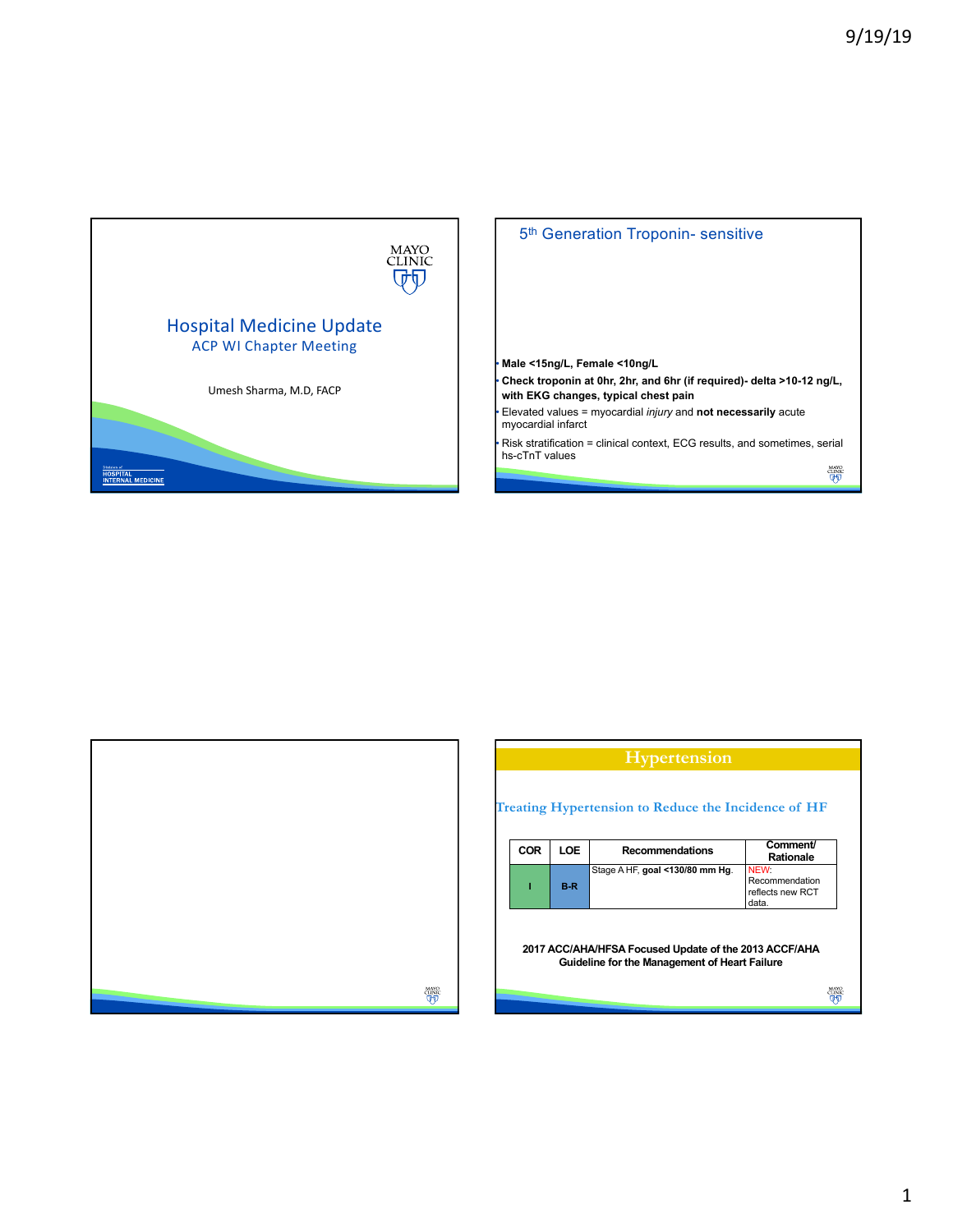

| Oral<br><b>Anticoagulant</b>                                                                                | <b>First Line,</b><br>when<br>available                                                              | <b>Second</b><br><b>Line</b> | <b>For All</b><br><b>Patients</b>        | <b>Not</b><br><b>Indicated</b> |
|-------------------------------------------------------------------------------------------------------------|------------------------------------------------------------------------------------------------------|------------------------------|------------------------------------------|--------------------------------|
| Dabigatran<br>(Pradaxa)                                                                                     | 5g Idarucizumab<br>(Praxabind) IV                                                                    | 4F-PCC or<br>aPCC            | Activated charcoal<br>(within 2-4 hours) | Plasma                         |
| Edoxaban<br>(Savaysa)                                                                                       | 4F-PCC                                                                                               | aPCC                         | Activated charcoal<br>(within 2-4 hours) | Idarucizumab,<br>Plasma        |
|                                                                                                             |                                                                                                      |                              |                                          |                                |
| (4 Factor Prothrombin Complex Concentrate- 50 units/kg IV<br>4F-PCC<br>Factors II, VII, IX, X<br>(K-Centra) |                                                                                                      |                              |                                          |                                |
| aPCC                                                                                                        | Activated Prothrombin complex concentrate- 50 units/kg IV<br>All factors in inactive and active form |                              |                                          |                                |
|                                                                                                             |                                                                                                      |                              |                                          | Φ€                             |

| Oral<br><b>Anticoagulant</b>                                                                | <b>Last Dose</b><br>$< 8$ hours /<br>unknown                                                                    | Last Dose $> 8$<br>hours | <b>Second</b><br><b>Line</b> | <b>For All</b><br><b>Patients</b>              | <b>Not</b><br><b>Indicated</b> |  |
|---------------------------------------------------------------------------------------------|-----------------------------------------------------------------------------------------------------------------|--------------------------|------------------------------|------------------------------------------------|--------------------------------|--|
| Apixaban<br>$(Eliquis)$ ( $> 5mg$ )<br>and<br>Rivaroxaban<br>(Xarelto) $( \geq$<br>$10mg$ ) | High dose<br>Andexanet                                                                                          | Low dose<br>Andexanet    | 4F-PCC<br>or aPCC            | Activated<br>charcoal<br>(within 2-4<br>hours) | Idarucizuma<br>b. Plasma       |  |
| Apixaban (<<br>5mg) and<br>Rivaroxaban (<<br>$10mg$ )                                       | Low dose<br>Andexanet                                                                                           | Low dose<br>Andexanet    | 4F-PCC<br>or aPCC            | Activated<br>charcoal<br>(within 2-4<br>hours) |                                |  |
| <b>High Dose:</b>                                                                           | Initial IV Bolus: 800 mg at a target rate of 30 mg/min Follow-on IV Infusion: 8<br>mg/min for up to 120 minutes |                          |                              |                                                |                                |  |
| <b>Low Dose</b>                                                                             | Initial IV Bolus: 400 mg at a target rate of 30 mg/min Follow-on IV Infusion: 4<br>mg/min for up to 120 minutes |                          |                              |                                                |                                |  |
|                                                                                             |                                                                                                                 |                          |                              |                                                | ۳P                             |  |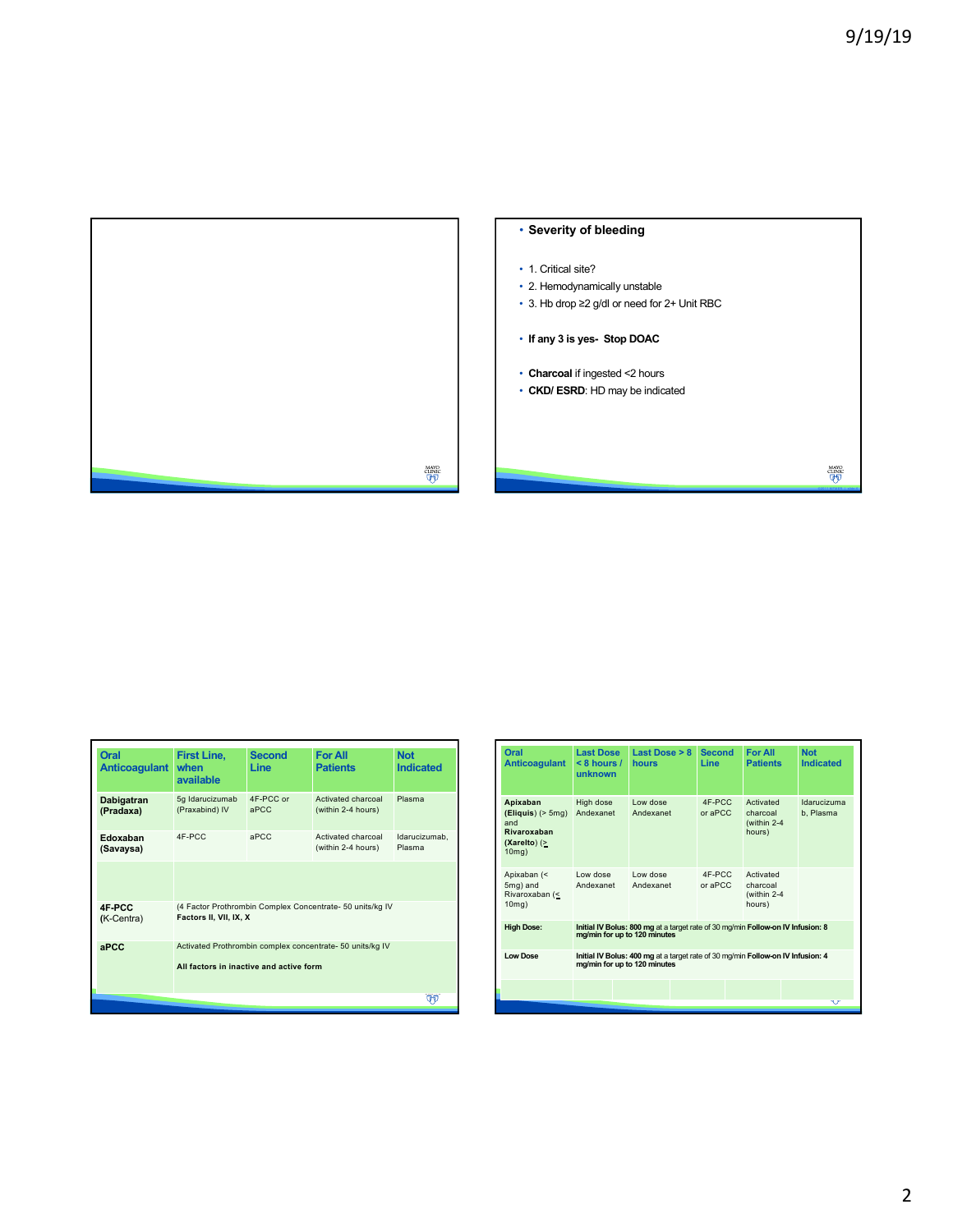

## Study Overview

- Retrospective cohort study: 4214 patients with MDROs in a sterile site or bronchoalveolar lavage/bronchial wash culture.
- **ID consultation:**
- **Reductions in 30-day and 1-year mortality** for
	- **Resistant** *S. aureus* **(HR, 0.48**; 95% CI, 0.36–0.63; and HR, 0.73, 95% CI, 0.61–0.86).
	- *Enterobacteriaceae* **(HR, 0.41**; 95% CI, 0.27–0.64; and HR, 0.74; 95% CI, 0.59–0.94).
- And in **30-day mortality** for • **Polymicrobial infections (HR, 0.51**; 95% CI, 0.31– 0.86).
- But no reduction for *Acinetobacter, Pseudomonas,* or *Enterobacter,* possibly due to small sample sizes. MAYO<br>CLINIC<br>(<del>D</del>I)
- 70 yr. lady admitted for failed out-patient pneumonia treatment, receiving IV levofloxacin day # 3, now has 3+ watery stools, Stool C-diff +ve
- Vital stable, minimal abdominal tenderness, non-toxic, How do you manage?
- A. Metronidazole 500mg p.o. TID for 14 days
- B) Vancomycin 125mg p.o. QID for 14 days
- C) Vancomycin 125 mg p.o. QID for 10 days
- D) Fidaxomycin 200 mg p.o. BID for 10 days
- E) Refer patient for fecal transplant

**MAYO**<br>GLINIC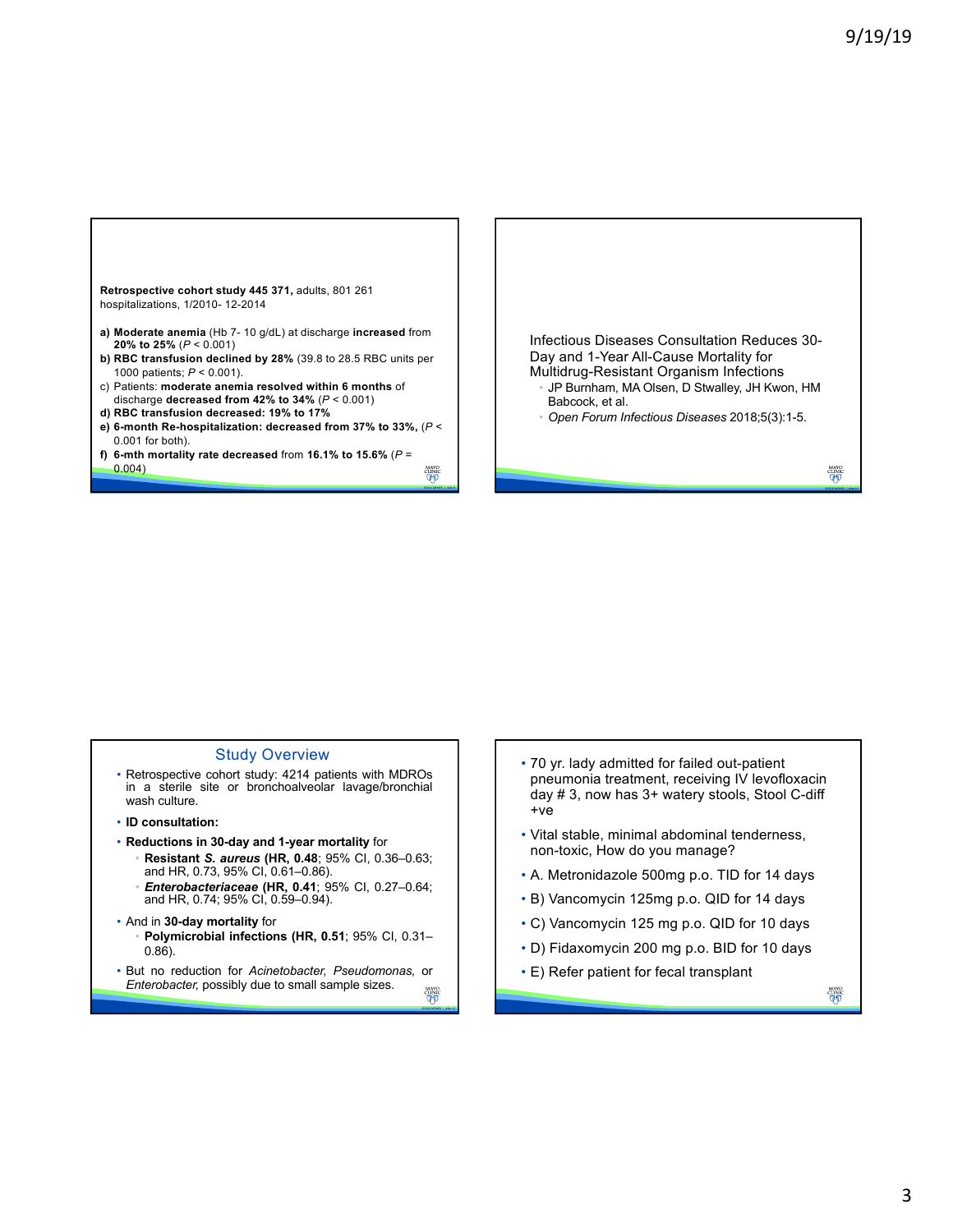| Clinical<br>Definition                                               | <b>Supportive</b><br><b>Clinical Data</b> | <b>Recommended Treatment</b>                                                                                                                           | Strength of<br>Recommendation/<br><b>Quality of</b><br>Evidence                                           |  |
|----------------------------------------------------------------------|-------------------------------------------|--------------------------------------------------------------------------------------------------------------------------------------------------------|-----------------------------------------------------------------------------------------------------------|--|
| Initial episode,<br>severe                                           | WBC ≥1500, Cr.<br>>1.5                    | • VAN 125 mg QID X 10 days<br>Strong/High<br>. FDX 200 mg BID X 10 days<br>Strong/High                                                                 | Strong/High<br>Strong/High                                                                                |  |
| Initial episode.<br>hon-severe                                       | WBC ≤15000, Cr.<br>< 1.5                  | · If above agents are unavailable:<br>Metronidazole, 500 mg TID X 10 days                                                                              | Weak/High                                                                                                 |  |
| Fulminant<br>episode.<br>Hypotension,<br>shock, ileus,<br>megacolon) | 8 hours)                                  | . VAN, 500 mg QID (p.o/ NG tube, If ileus add rectal instillation of Weak/Low (rectal<br>VAN) + Intravenously administered metronidazole (500 mg every | Strong/Moderate<br>(oral VAN):<br>VAN):<br>Strong/Moderate<br>(iv metronidazole)<br>MAYO<br>CLINIC<br>क्त |  |

|                                       | · Fecal microbiota transplantation                                                                                                                                                                                                                                 | Strong/Moderate | <b>CLINIC</b> |
|---------------------------------------|--------------------------------------------------------------------------------------------------------------------------------------------------------------------------------------------------------------------------------------------------------------------|-----------------|---------------|
|                                       | . FDX 200 mg given twice daily for 10 days, OR                                                                                                                                                                                                                     | Weak/Low        |               |
| Second or<br>subsequent<br>recurrence | . VAN, 125 mg 4 times per day by mouth for 10 days followed by Weak/Low<br>Rifaximin 400 mg 3 times daily for 20 days, OR                                                                                                                                          |                 |               |
|                                       | VAN in a tapered and pulsed regimen, OR                                                                                                                                                                                                                            | Weak/Low        |               |
|                                       | . FDX 200 mg BID X 10 days if VAN was used for the initial<br>episode                                                                                                                                                                                              | Weak/Moderate   |               |
| <b>First recurrence</b>               | . Use a prolonged tapered and pulsed VAN regimen if a<br>standard regimen was used for the initial episode (eg, 125 mg 4<br>times per day for 10-14 days, 2 times per day for a week, once<br>per day for a week, and then every 2 or 3 days for 2-8 weeks),<br>OR | Weak/Low        |               |
|                                       | VAN 125 mg QID X 10 days<br>if metronidazole was used for the initial episode, OR                                                                                                                                                                                  | Weak/Low        |               |

Mortality of Hospitalised Internal Medicine Patients Bedspaced to Non-Internal Medicine Inpatient Units: Retrospective Cohort Study

• AD Bai,S Srivastava,GA Tomlinson, CA Smith, CM Bell, et al.

• *BMJ Quality & Safety* 2018; 27:11–20.

 $\begin{array}{c} \text{MAVO} \\ \text{CLINC} \\ \overline{\text{QFD}} \end{array}$ 



• **Off-service patients had HR of 3.42** (95% CI 2.23 to 5.26; P<0.0001) for inpatient mortality at admission, but subsequently improved.

 $\begin{array}{c} \text{MAVO} \\ \text{CLINIC} \\ \hline \text{QFT} \end{array}$